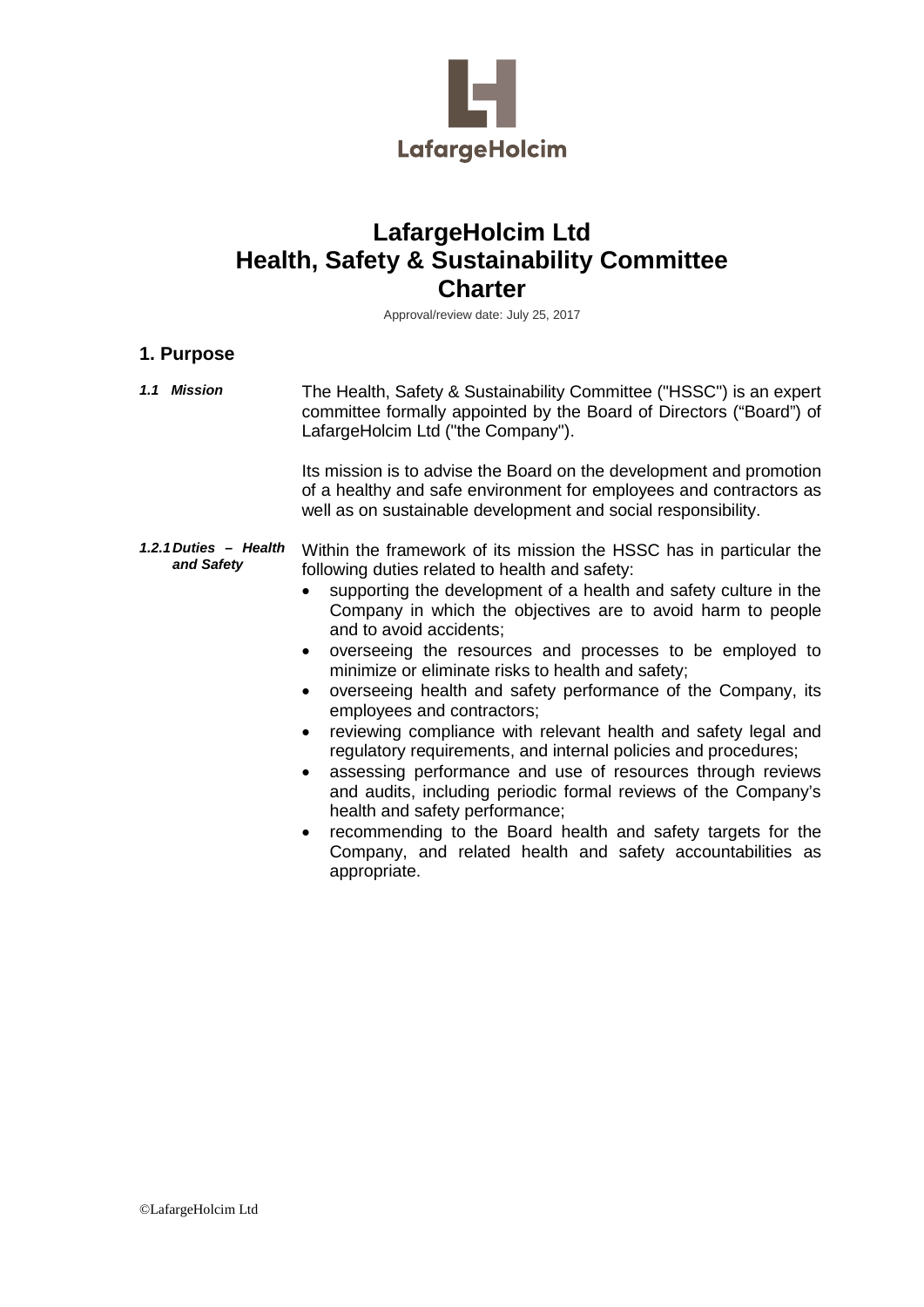

*1.2.2 Duties – Sustainable development and social responsibility* 

Within the framework of its mission the HSSC has in particular the following duties related to sustainable development and social responsibility:

- supporting the development of a Company culture in which the objectives are to act in a sustainable and socially responsible manner;
- advising the Board on trends and developments of the industry as appropriate;
- recommending to the Board the inclusion of sustainable development and social responsibility matters in the Company's policy landscape;
- reviewing and approving of the Sustainable Development Report;
- recommending to the Board sustainability targets for the Company, and related sustainability accountabilities as appropriate.

#### **2. Powers**

- *2.1 Collection of information and assistance* The HSSC is empowered by the Board to collect all information and assistance from within the Company that is needed to perform the specific tasks and duties imposed upon it by this HSSC Charter.
- *2.2 Professional support* The HSSC is authorised by the Board to obtain subject-specific professional consultancy services from third parties.

## **3. Composition**

- *3.1 Qualification requirements* The HSSC consists of at least three members of the Board with the following qualification requirements:
	- all members of the HSSC shall have basic knowledge in the field of health and safety matters;
	- all members of the HSSC shall have basic knowledge in the field of sustainable development and social responsibility.
- *3.2 Appointment* The Chairman and the further members of the HSSC are appointed by the Board upon recommendation of the Nomination, Compensation & Governance Committee (NCGC), and remain in office until resignation, or the due appointment and introduction of their successors.

The Chairman of the Board (unless he is a member of the HSSC), the Group CEO, the Head of Health & Safety and the Head of Sustainable Development are invited as standing guests of the HSSC.